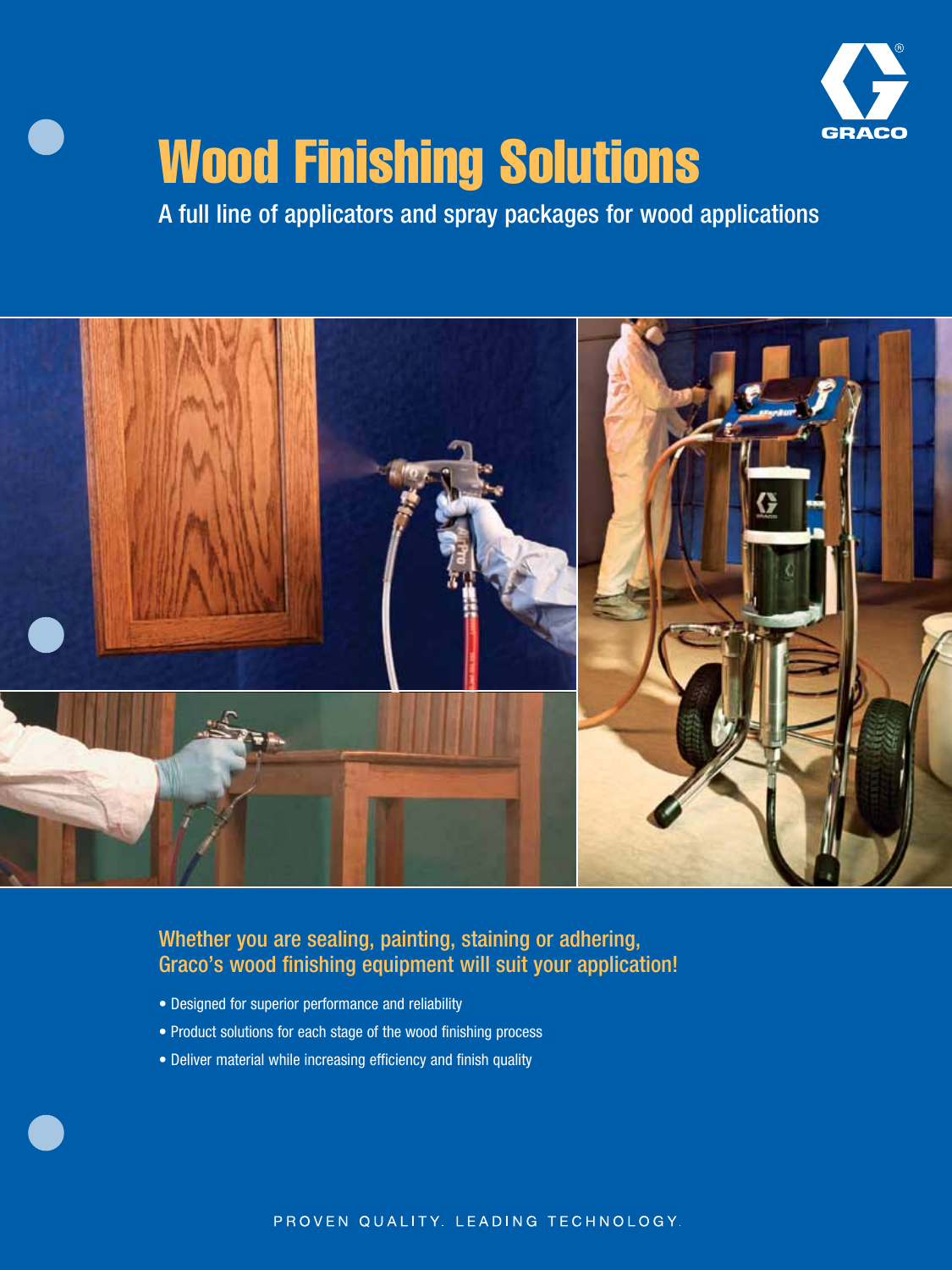# Spray Technologies

|                                       | <b>Air Spray</b>          | <b>Compliant</b>     | <b>HVLP</b>               | Air-Assisted              | <b>Airless</b>          |
|---------------------------------------|---------------------------|----------------------|---------------------------|---------------------------|-------------------------|
| <b>Fluids (viscosity)</b>             | Low to Medium             | Low to Medium        | Low to Medium             | Low to High               | <b>Medium to High</b>   |
| <b>Finish Quality</b>                 | <b>Class A Decorative</b> | Class A Decorative   | <b>Class A Decorative</b> | <b>Decorative Coating</b> | <b>Medium to Coarse</b> |
| Max Spray Rate                        | 20 oz/min                 | 15 oz/min            | 10 oz/min                 | 35 oz/min                 | $>$ 40 oz/min           |
| Transfer Efficiency* (test standards) |                           |                      |                           |                           |                         |
| <b>ASTM D-5009</b>                    | 17 - 25%                  | $25 - 32%$           | $25 - 32%$                | $30 - 40%$                | $27 - 35%$              |
| EN 13966                              | $60 - 70%$                | 70 - 78%             | $70 - 78%$                | 75 - 85%                  | 70 - 80%                |
| <b>Typical Fluid Pressure**</b>       | $5 - 20$ psi              | $5 - 15$ psi         | $4 - 10$ psi              | 300 - 1500 psi            | 1000 - 2500 psi         |
| <b>Typical Atomizing Pressure**</b>   | $10 - 60$ psi             | $5 - 35$ psi         | $5 - 30$ psi              | $5 - 30$ psi              | 0 psi                   |
| <b>SCFM Requirements***</b>           | 13 scfm                   | $11$ scfm            | $15$ scfm                 | 4 scfm                    | 0 scfm                  |
| Graco Applicator                      | AirPro™                   | AirPro               | AirPro                    | G15 or G40                | $XTR^m$                 |
|                                       | Cup Guns                  | Cup Guns             | Cup Guns                  | <b>Merkur<sup>®</sup></b> | Merkur                  |
| Graco Fluid Transfer Technology       | <b>Pressure Pots</b>      | <b>Pressure Pots</b> | <b>Pressure Pots</b>      | Merkur ES                 | Merkur ES               |
|                                       | Triton <sup>®</sup>       | <b>Triton</b>        | <b>Triton</b>             |                           |                         |

\*Using ASTM standard - 50% is the maximum transfer efficiency due to conveyor methods of spraying. EN standard sprays on a flat panel.

\*\*Pressure measured at the gun inlet under flow conditions. For best results, use the lowest fluid and air pressure for the job by determining flow rate and viscosity.

\*\*\*SCFM requirements are shown for gun only, and are averages. Pump air consumption is approximately 1.5 scfm for diaphragm pumps, and 2-5 scfm for piston pumps. *Note: typical air compressor sizing is 1 HP per 4 scfm.*

# SPRAY TECHNOLOGIES



#### **DEFINITIONS**

#### Air Spray/CONVENTIONAL

The most widely used finishing method. Referred to as an automotive finish or Class A finish. Easy to use, flexible and provides the finest finish quality and the lowest transfer efficiency.

#### compliant

A controlled air spray technology that reduces bounceback and overspray. The finish quality is compatible to air spray, air consumption is lower than HVLP and the spray rates are higher than HVLP.

#### HVLP

A controlled, compliant air spray technology that reduces bounceback and overspray. Finish quality is comparable to air spray, however atomization is generally coarser and spray rates are lower.

#### **AIR ASSIST**

Combines the hydraulic atomization of airless with the atomization of air spray. Ideal for many finishing and coating applications, air assist offers high production levels and a relatively smooth finish perfect for wood furniture topcoats or fabricated metal parts.

#### **AIRLESS**

Directs fluid under high pressure through a controlled orifice to accomplish airless atomization. Ideal for quickly applying high volumes of coatings to large surfaces. Most often used to apply protective, rather than decorative coatings.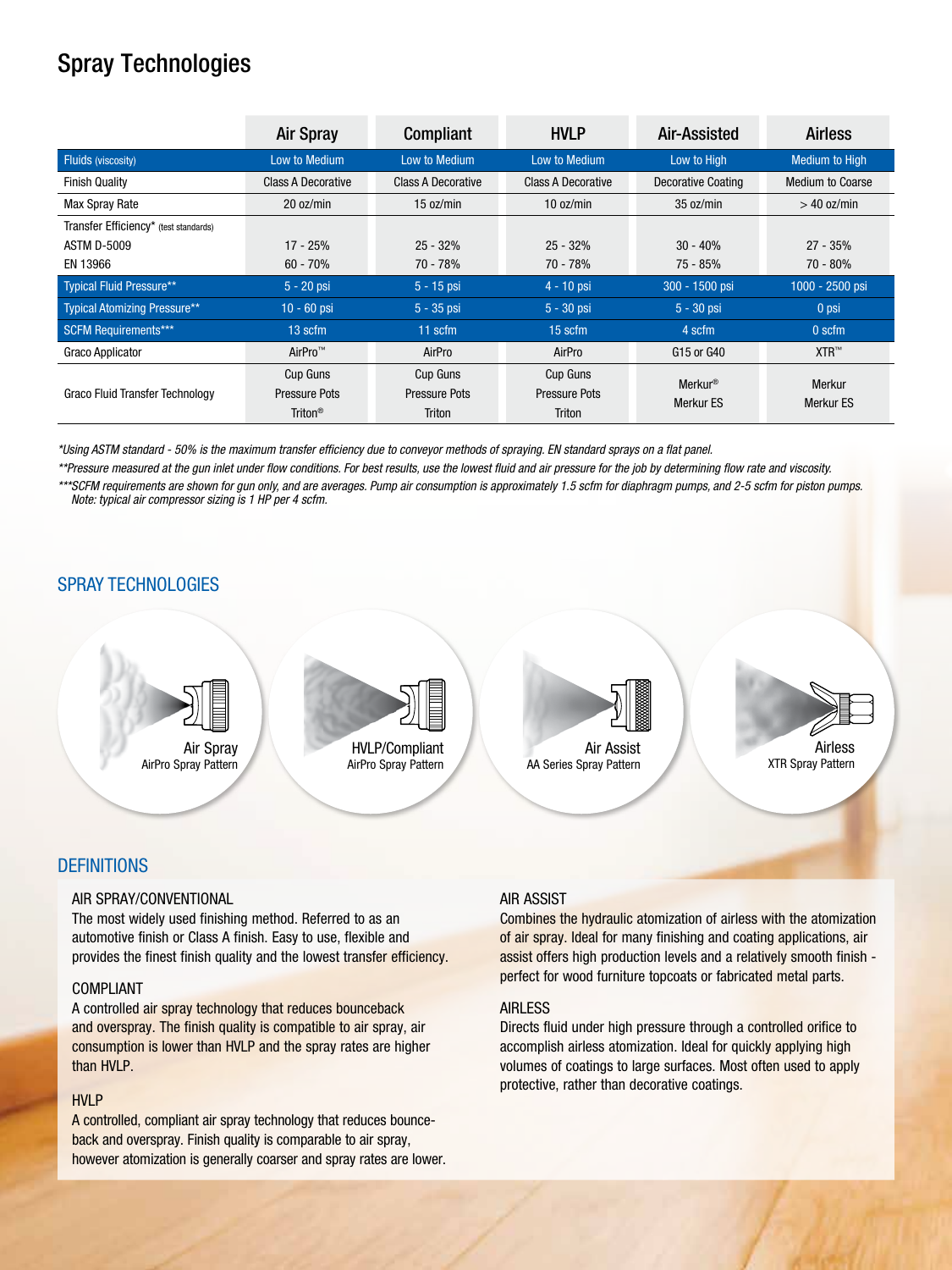# Stain Applications

NGR and non-dye stains should be applied at low pressures due to the viscosity of the materials. Below are recommendations for low pressure equipment which will apply material with the consistency required to best enhance the wood's color.

#### AirPro Spray Gun Part #: 289109





- Conventional spray
- Pressure feed
- 0.040" nozzle

Improved transfer efficiency through reduced air consumption

Ergonomically designed for improved operator comfort

Available in HVLP (289110) and compliant (289111)

# Finex™ Spray Gun Part #: 289244

- Conventional spray, gravity feed
- 0.055" nozzle
- Includes 20 oz plastic cup

Superior value air spray gun

3M™ PPS™ cup compatible

Available in HVLP (289239)

#### Triton Air Spray Package Part #: 289642

- 100 psi fluid and air pressure
- AirPro HVLP spray gun
- Pail mount, stainless steel pump

Double diaphragm design for smooth changeover and low pulsation

Quick and easy flushing reduces material waste

Available with conventional (289644) or compliant (289643) AirPro gun

Aluminum pump available with conventional (289647), HVLP (289645), or compliant (289643) AirPro gun



# 2.5 Gallon Pressure Tank Part #: 223833

• Aluminum construction Up to 50 psi

Dual regulators provide convenient fluid and air control

Available with single regulator (171226)







## AirPro Spray Gun Part #: 289011

- Conventional spray, gravity feed
- 0.055" nozzle
- Includes 23 oz plastic cup

Improved transfer efficiency through reduced air consumption

Ergonomically designed for improved operator comfort

Available in HVLP (289014) and compliant (289017)

## Mini Finex Spray Gun Part #: 289259

- HVLP, gravity feed
- 0.047" nozzle
- Includes 4 oz plastic cup

Superior value air spray gun

3M™ PPS™ cup compatible

Optional glaze nozzle (24F733) available

# Triton Air Spray Package Part #: 289635

- 100 psi fluid and air pressure
- AirPro HVLP spray gun
- Cart mount, stainless steel pump

Double diaphragm design for smooth changeover and low pulsation

Quick and easy flushing reduces material waste

Available with conventional (289637) or compliant (289636) AirPro gun

Aluminum pump available with conventional (289640), HVLP (289638) or compliant (289639) AirPro gun

#### Pressure Cup Part #: 239803

**Stainless steel construction** • 1 quart capacity

Dual regulators provide convenient fluid and air control

Available with single regulator (239802)